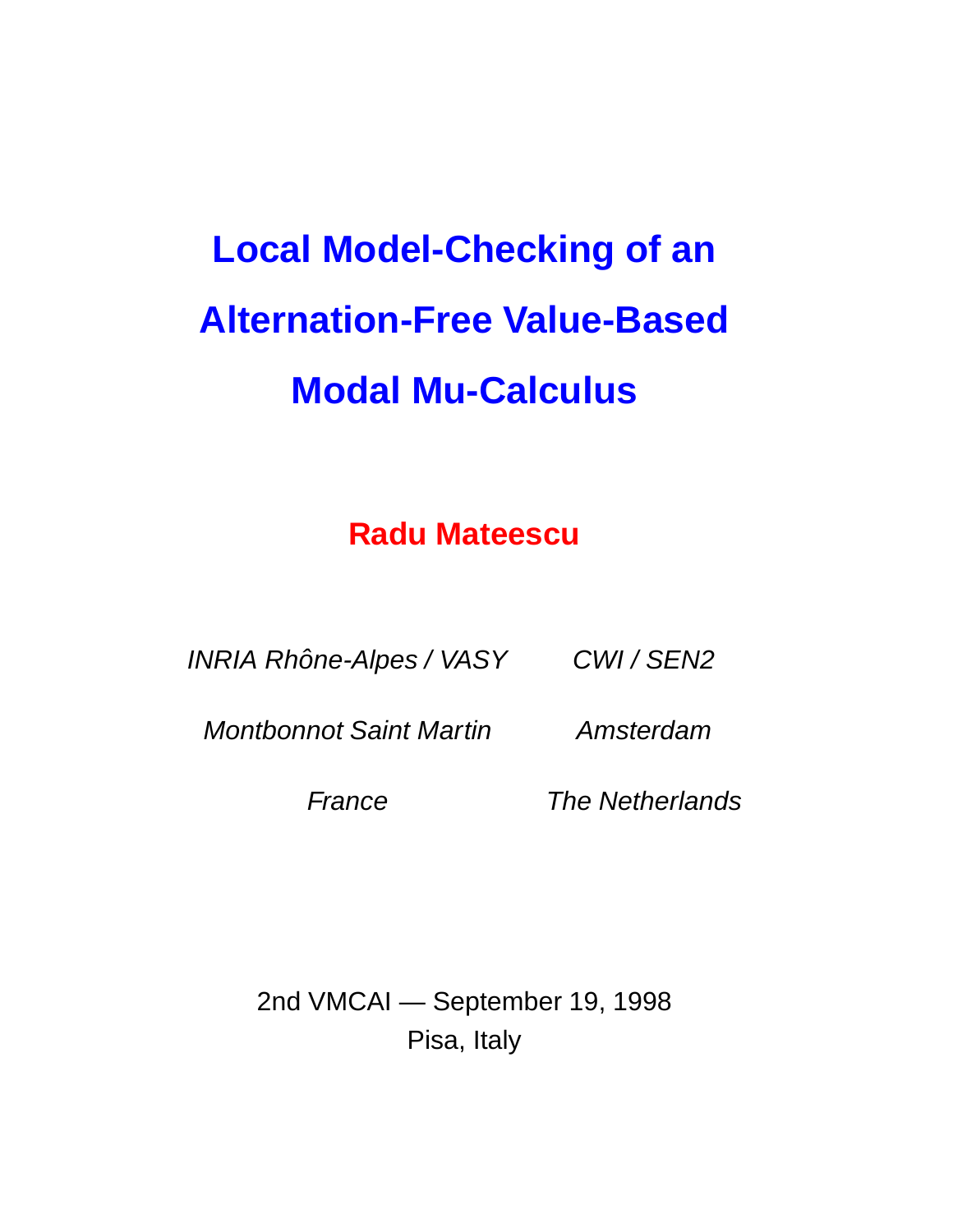# **Introduction**

#### **Motivation:**

verification of data-based temporal properties over finite-state systems

"after a message m has been sent, the same message m will be eventually received"

#### **Approach:**

- value-based extension of the modal  $\mu$ -calculus
- local model-checking algorithm

#### **Related work:**

value-based  $\sqrt{ }$  $\int$  $\begin{array}{c} \end{array}$ modal logic [Hennessy-Liu-93] temporal logic [Groote-vanVlijmen-94]  $\mu$ -calculus [Rathke-Hennessy-96]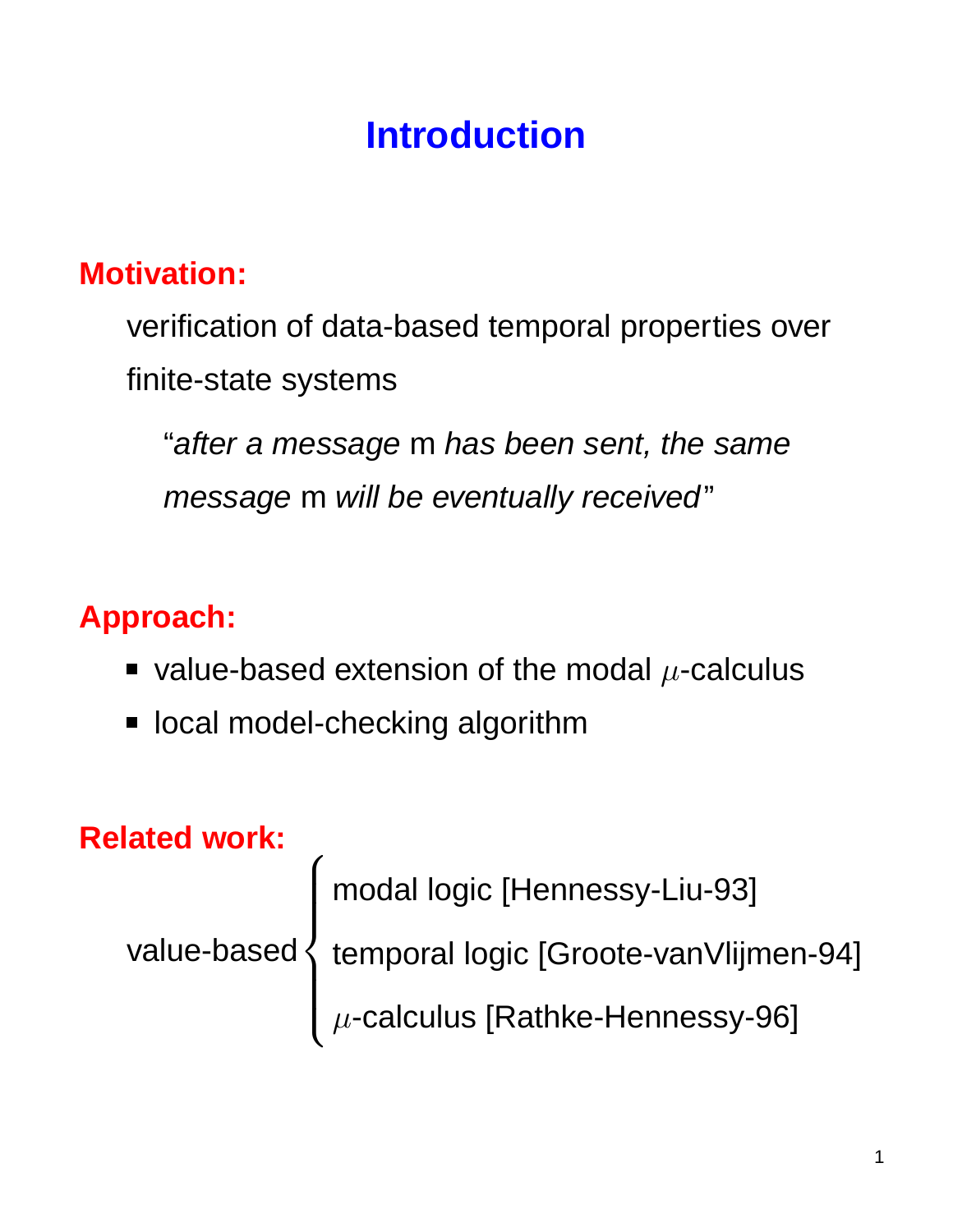# **Outline**

- **Background**
- Value-based  $\mu$ -calculus
- **Applications**
- **Local model-checking**
- **Conclusion**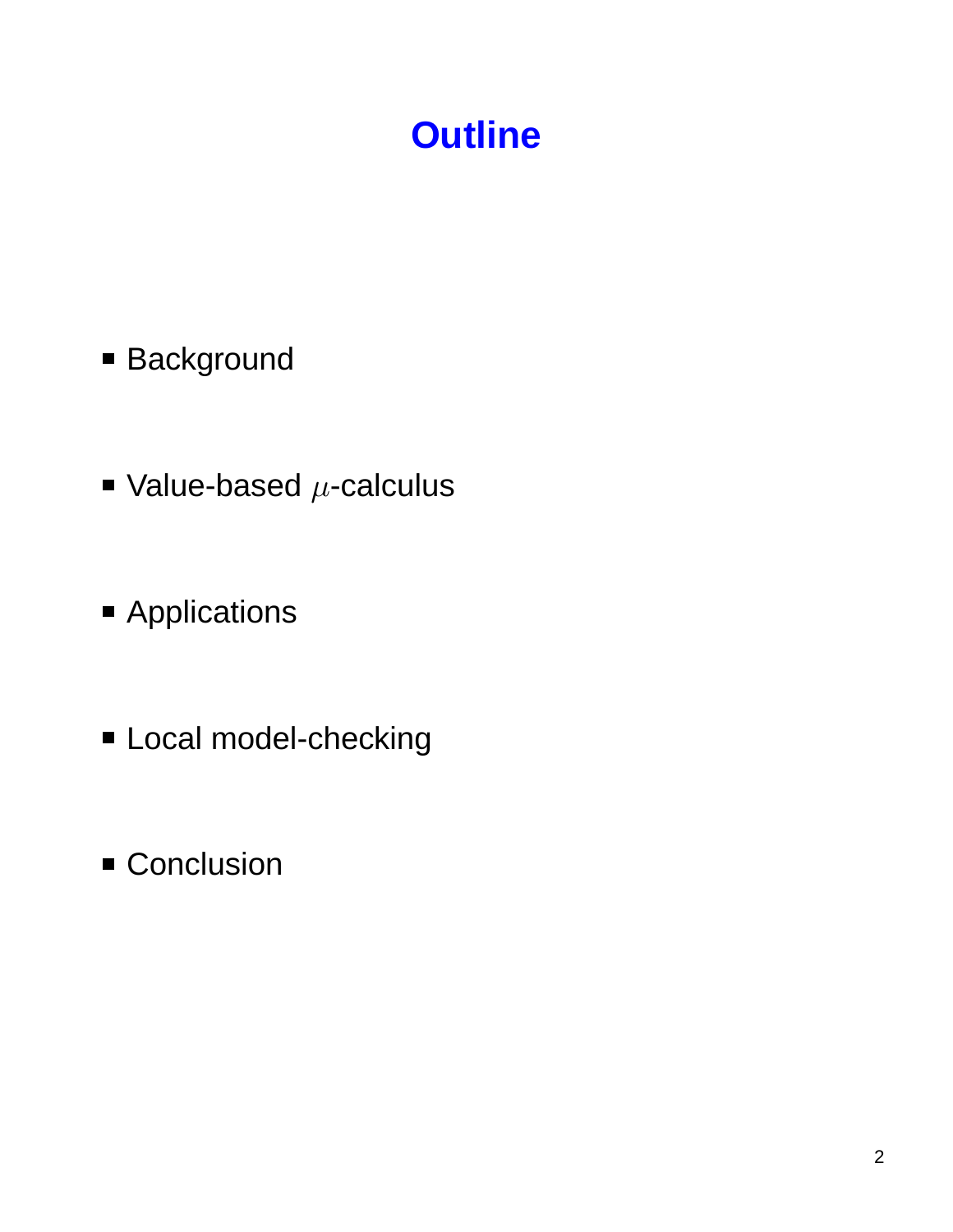### **Verification by model-checking**

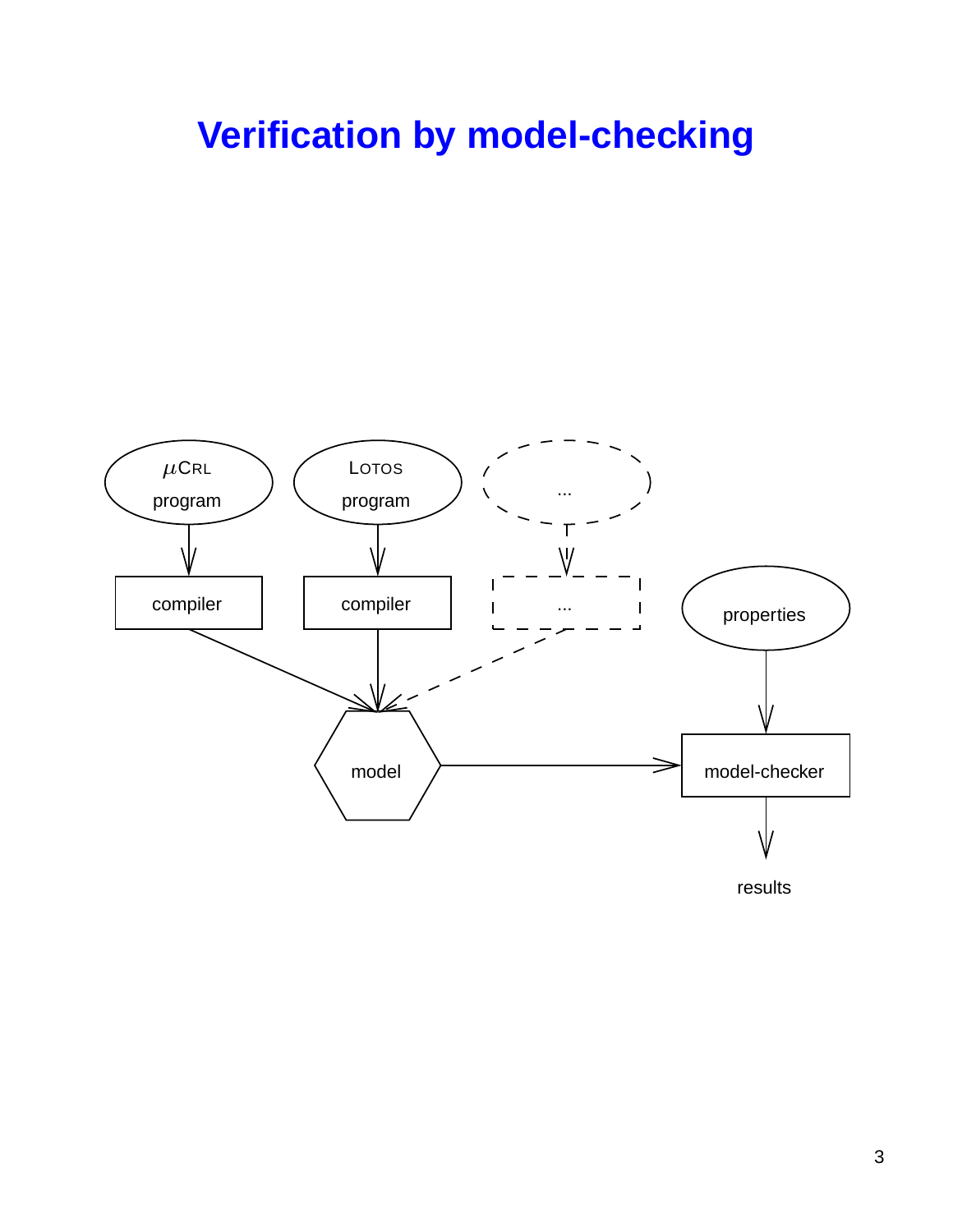### **Model**

LTS (Labelled Transition System)  $M = \langle S, A, T, s_0 \rangle$ :

- $\blacksquare$  S: set of states
- A: set of actions  $(c v_1...v_n \in A)$
- $T{\subseteq} S{\times} A {\times} S{:}$  transition relation  $(s_1{\stackrel{a}{\rightarrow}} s_2{\in}T)$
- $s_0 \in S$ : initial state

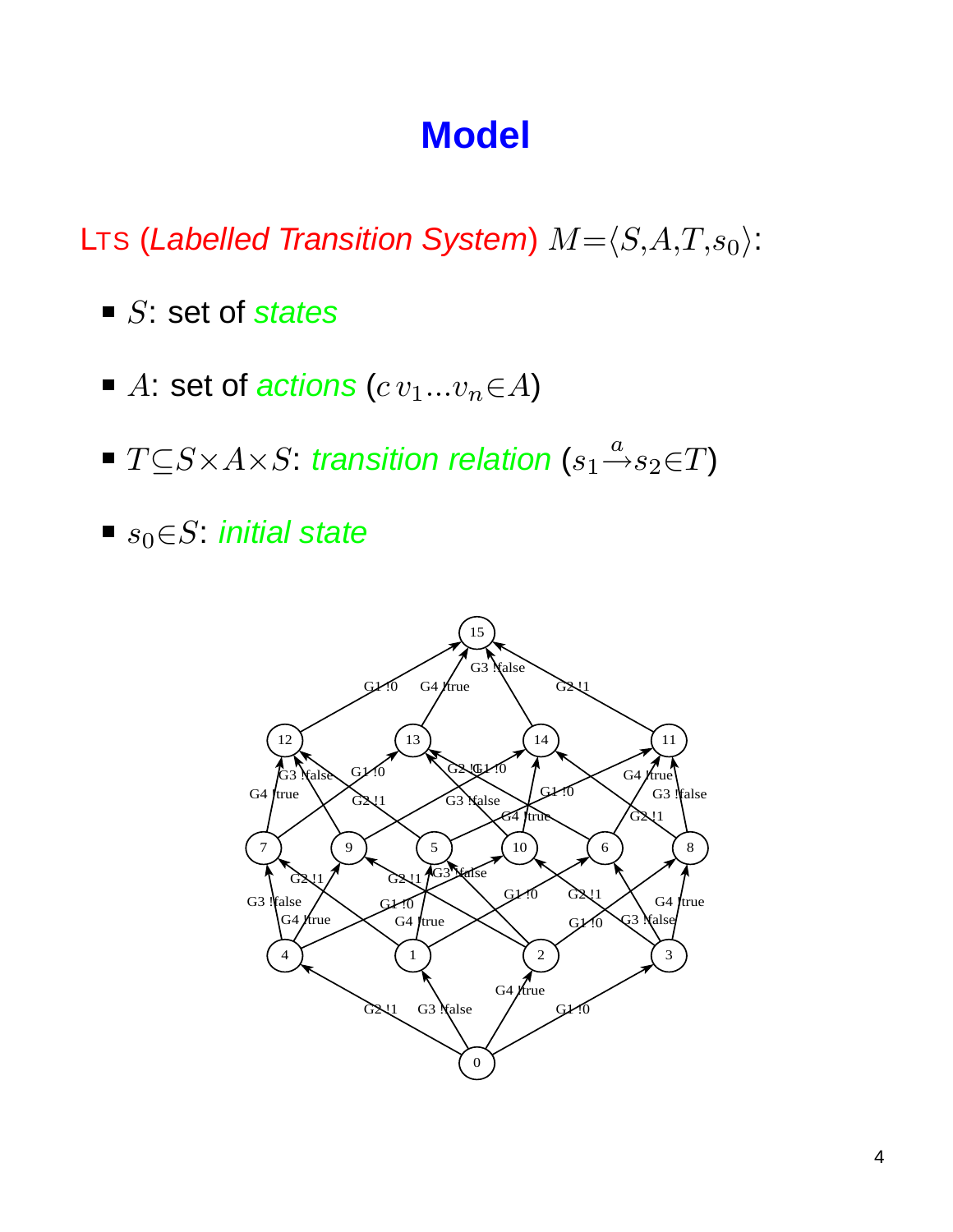### **Syntax of the logic**

#### **Expressions:**

$$
\begin{array}{ccc}\ne & \therefore = & x \\
& | & f(\vec{e})\n\end{array}
$$

#### **Action formulas:**

$$
\alpha \quad ::= \quad c \; \vec{x} \; : \vec{t} \quad | \quad c \; \vec{e}
$$
\n
$$
\qquad \qquad | \quad \neg \alpha \quad | \quad \alpha_1 \wedge \alpha_2 \quad | \quad \alpha_1 \vee \alpha_2
$$

#### **State formulas:**

$$
\varphi \quad ::= \quad tt \mid ff \mid e \rightarrow \varphi_1 \mid \varphi_2
$$
\n
$$
\mid \quad \neg \varphi \mid \varphi_1 \land \varphi_2 \mid \varphi_1 \lor \varphi_2
$$
\n
$$
\mid \quad \langle \alpha \rangle \varphi \mid [\alpha] \varphi
$$
\n
$$
\mid \quad Y(\vec{e}) \mid \mu Y(\vec{x}:\vec{t}:=\vec{e}).\varphi \mid \nu Y(\vec{x}:\vec{t}:=\vec{e}).\varphi
$$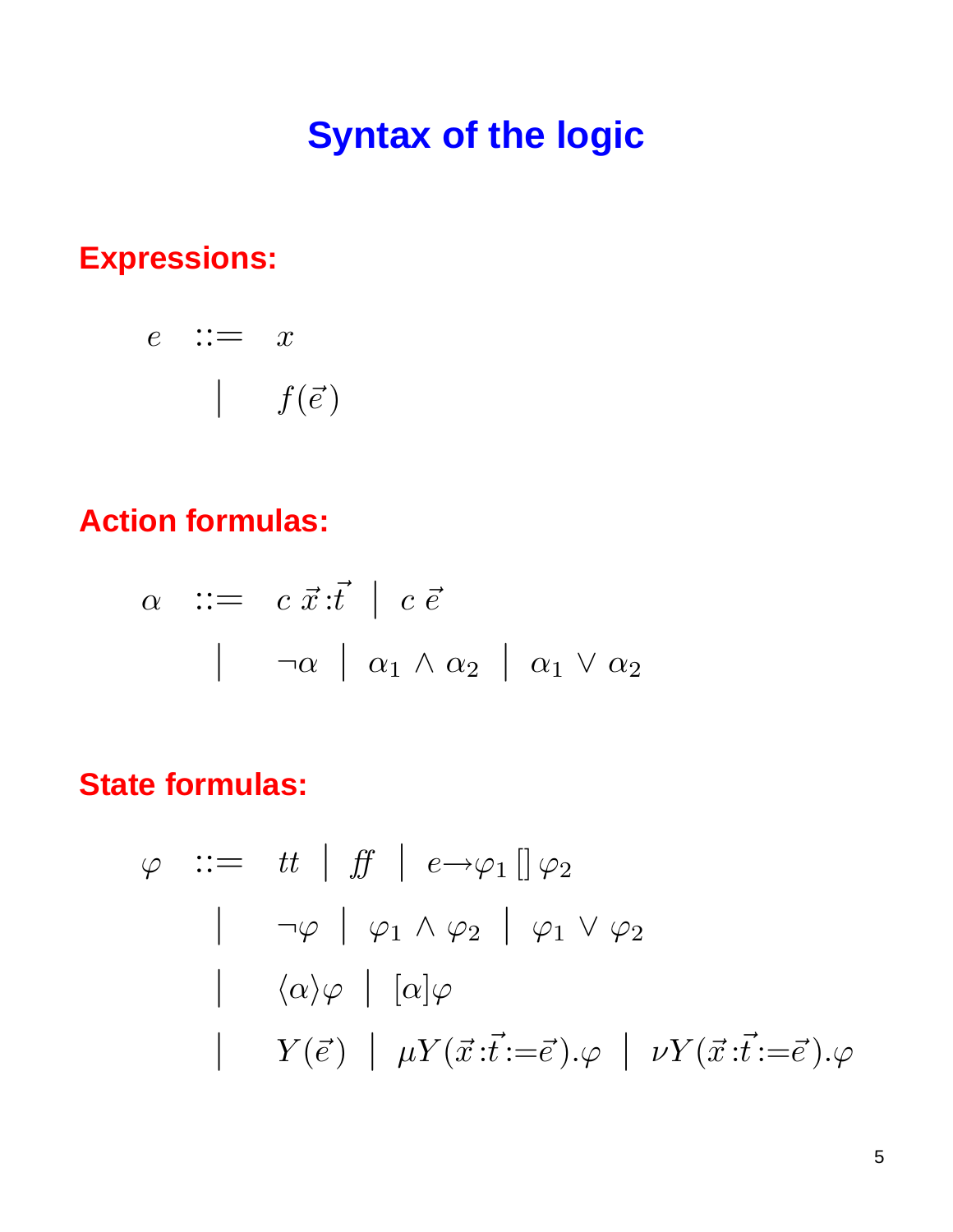#### **Semantics of the logic (1)**

#### **Expressions:**

$$
[\![.]\!] : Exp \to \mathbf{DEnv} \to \mathbf{Val}
$$

$$
[\![x]\!] \varepsilon = \varepsilon(x)
$$

$$
[\![f(\vec{e})]\!] \varepsilon = f([\![\vec{e}]\!] \varepsilon)
$$

#### **Action formulas:**

 $\llbracket . \rrbracket : {\mathit{AForm}} \to \mathbf{DEnv} \to {\mathit{A}} \to \mathbf{Bool} \times \mathbf{DEnv}$  $\lbrack\!\lbrack c~\vec{x}~:\vec{t}\rbrack\!\rbrack \varepsilon a = if~\exists \vec{v}~:\vec{t}.a=c~\vec{v}~then~(\mathbf{tt},[\vec{v}/\vec{x}])~else~(\mathbf{ff},[~])$  $\llbracket c \ \vec{e} \rrbracket \varepsilon a = \text{if} \ a = c \ [\vec{e} \rrbracket \varepsilon \ \text{then} \ (\mathbf{t} \mathbf{t}, \llbracket \ \rrbracket) \ \text{else} \ (\mathbf{f} \mathbf{f}, \llbracket \ \rrbracket)$  $[\neg \alpha] \varepsilon a = (not \ ([\alpha] \varepsilon a)_1, [\ ])$  $[\![\alpha_1 \wedge \alpha_2]\!] \in a = (([\![\alpha_1]\!] \in a)_1 \text{ and } ([\![\alpha_2]\!] \in a)_1, [\ ])$  $\llbracket \alpha_1 \vee \alpha_2 \rrbracket \varepsilon a = ((\llbracket \alpha_1 \rrbracket \varepsilon a)_1 \text{ or } (\llbracket \alpha_2 \rrbracket \varepsilon a)_1, \llbracket )$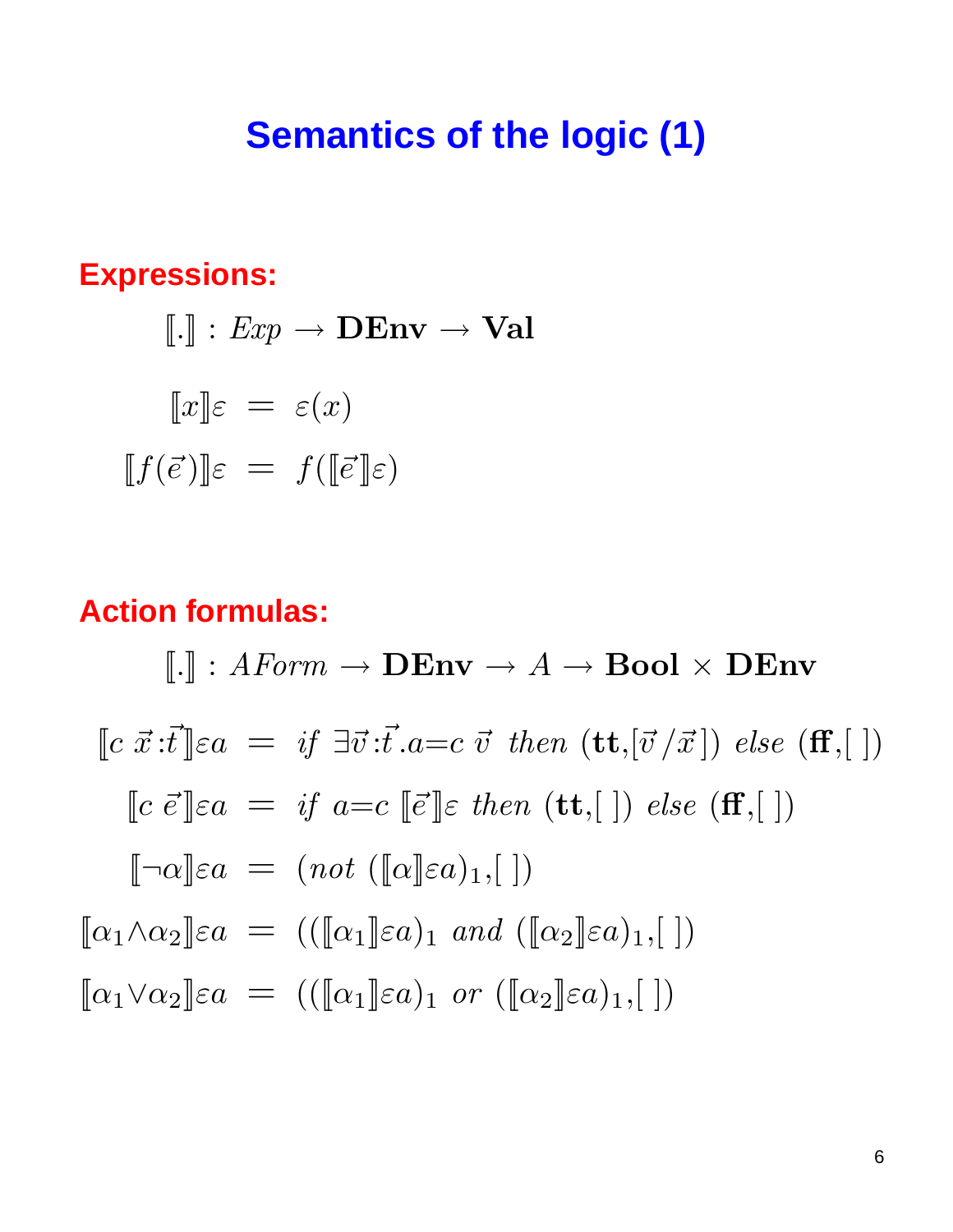### **Semantics of the logic (2)**

#### **State formulas:**

$$
[\![\cdot]\!] : SForm \to \mathbf{PEnv} \to \mathbf{DEnv} \to 2^S
$$

$$
[tt]\rho \varepsilon = S
$$

$$
[ff]\rho \varepsilon = \emptyset
$$

$$
[\![e \to \varphi_1\!] \circ \varphi_2]\rho \varepsilon = \mathit{if} [\![e]\!] \varepsilon \text{ then } [\![\varphi_1]\!] \rho \varepsilon \text{ else } [\![\varphi_2]\!] \rho \varepsilon
$$

$$
[\![\neg \varphi]\!] \rho \varepsilon = S \setminus [\![\varphi]\!] \rho \varepsilon
$$

$$
[\![\varphi_1 \land \varphi_2]\!] \rho \varepsilon = [\![\varphi_1]\!] \rho \varepsilon \cap [\![\varphi_2]\!] \rho \varepsilon
$$

$$
[\![\varphi_1 \lor \varphi_2]\!] \rho \varepsilon = [\![\varphi_1]\!] \rho \varepsilon \cup [\![\varphi_2]\!] \rho \varepsilon
$$

$$
[\![\alpha \rangle \varphi]\!] \rho \varepsilon = \{s \in S | \exists s' \in S, a \in A.s \xrightarrow{\alpha} s' \land ([\![\alpha]\!] \varepsilon a)_1
$$

$$
\land s \in [\![\varphi]\!] \rho (\varepsilon \oslash ([\![\alpha]\!] \varepsilon a)_2)\}
$$

$$
[[\![\alpha]\! \varphi]\!] \rho \varepsilon = \{s \in S | \forall s' \in S, a \in A.(s \xrightarrow{\alpha} s' \land ([\![\alpha]\!] \varepsilon a)_1)
$$

$$
\Rightarrow s \in [\![\varphi]\!] \rho (\varepsilon \oslash ([\![\alpha]\!] \varepsilon a)_2)\}
$$

$$
[[\![Y(\vec{c})]\!] \rho \varepsilon = (\rho(Y))([\![\vec{e}]\!] \varepsilon)
$$

$$
[[\![\mu Y(\vec{x}:\vec{t}:=\vec{e}).\varphi]\!] \rho \varepsilon = (\Box \{F:\vec{t} \rightarrow 2^S | \Phi_{\rho \varepsilon}(F) \sqsubseteq F\})([\![\vec{e}]\!] \varepsilon)
$$

where  $\Phi_{\rho\epsilon}(F)=\lambda\vec{v}:\vec{t}$ .  $[\varphi](\rho\oslash [F/Y])(\epsilon\oslash [\vec{v}\,/\vec{x}])$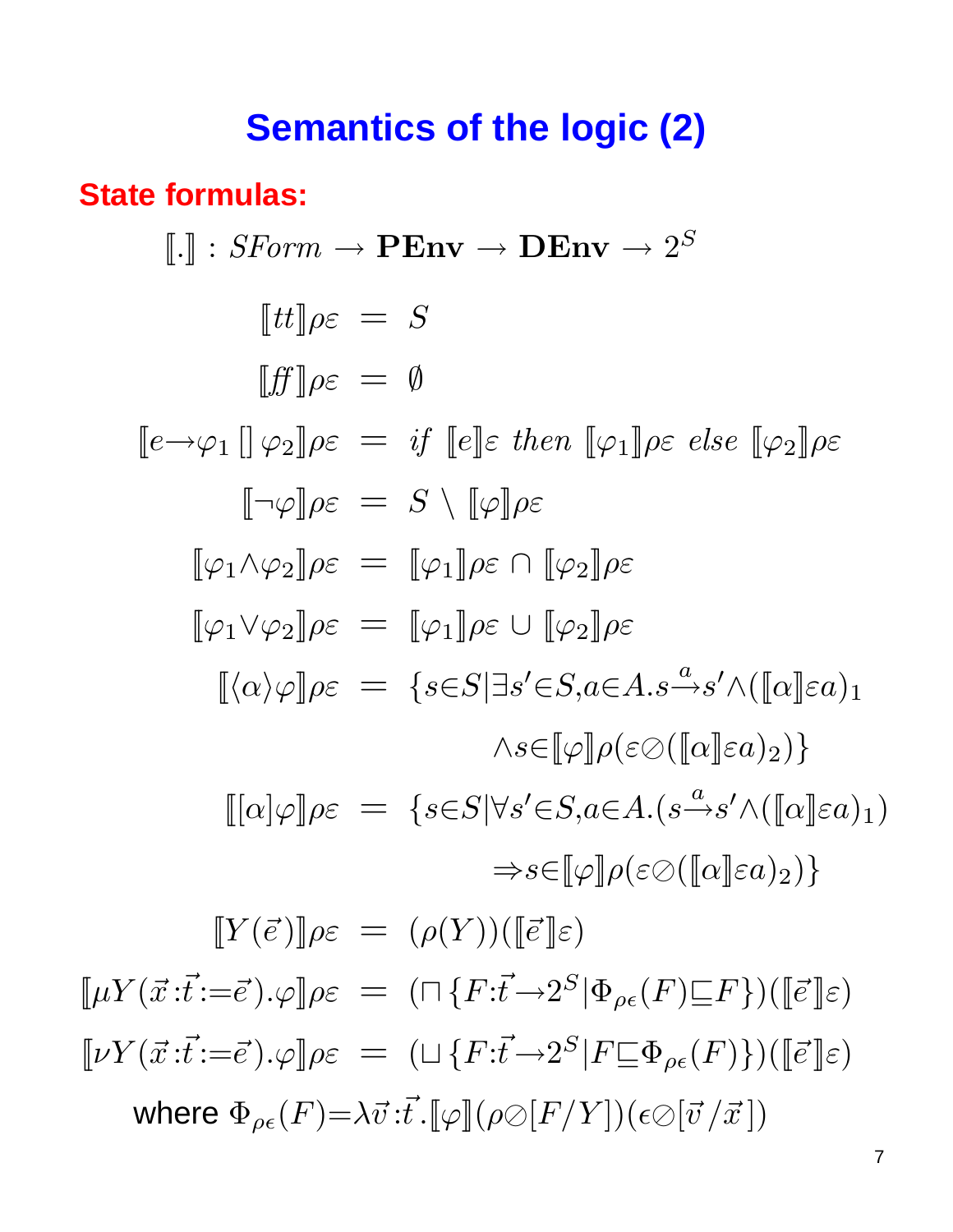### **Safety properties**

#### **Mutual exclusion:**

[*OPEN* 
$$
p_1:Pid] \rightarrow \mu Y(p:Pid := p_1).
$$
  
\n
$$
\langle OPEN \ p_2:Pid \rangle (p_2 \neq p) \vee
$$
\n
$$
\langle \neg (CLOSE \ p) \rangle Y(p)
$$

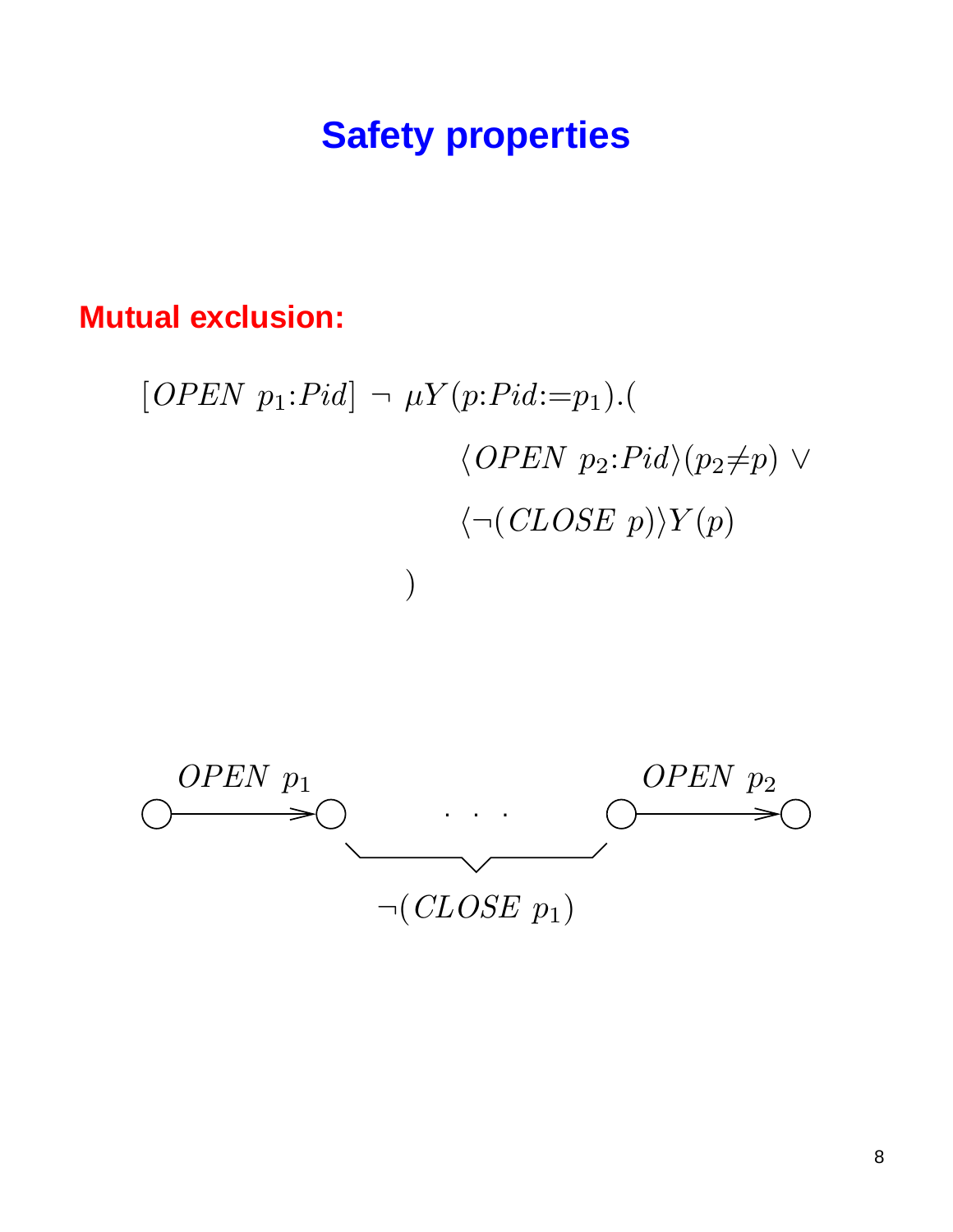### **Liveness properties**

#### **Correct message transmission:**

$$
[SEND \ m_1: Msg] \mu Y(m: Msg:=m_1).(\n \langle tt \rangle tt \land \n \left[ \neg (RECV \ m) \right] Y(m)
$$

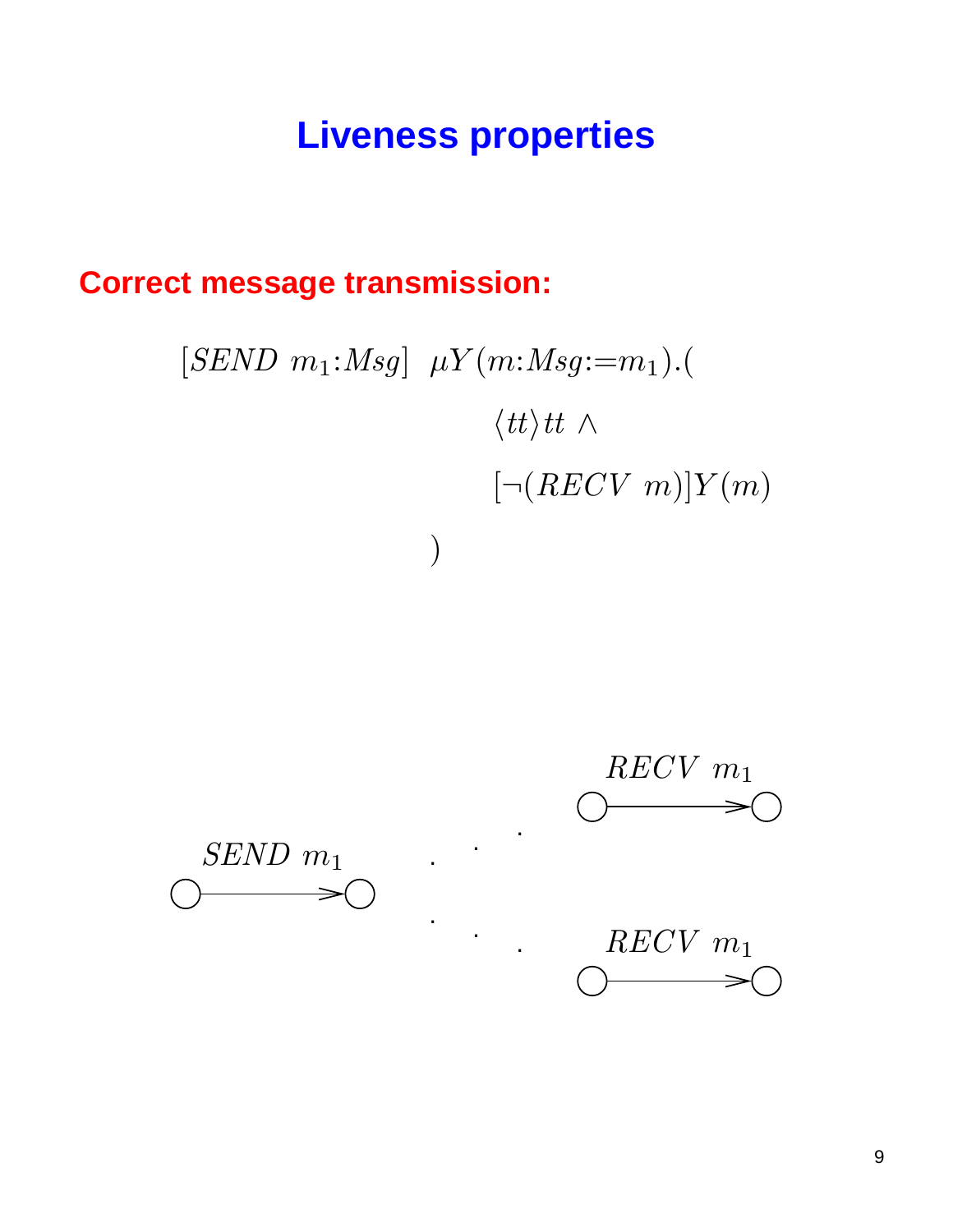### **Local model-checking**

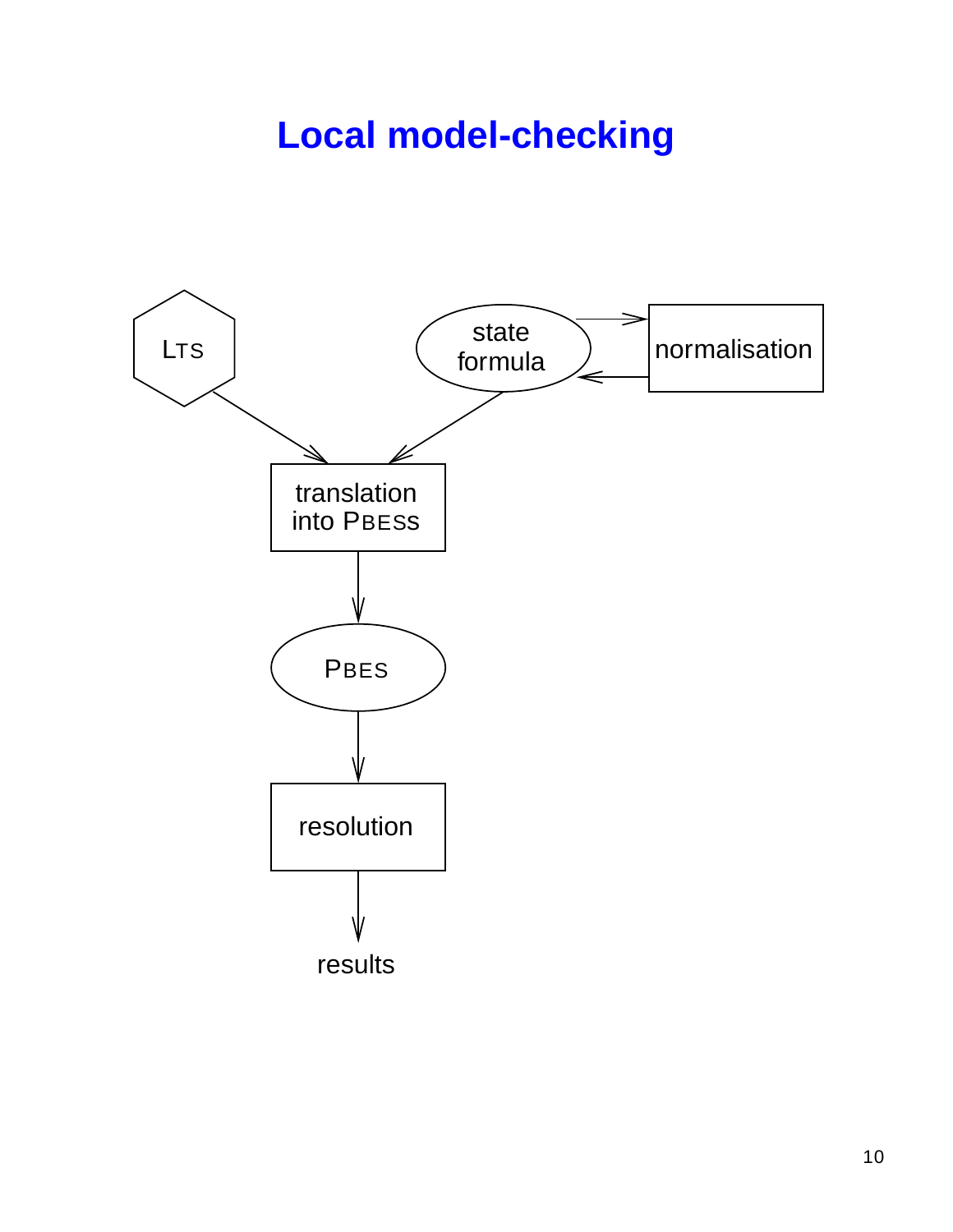# **Example (1)**

#### **State formula:**

$$
\nu Y_1.([SEND \ m_1:Msg]
$$
  
\n
$$
\mu Y_2(m_2:Msg:=m_1).(\langle RECV \ m_2 \rangle tt \ \lor \ \langle \neg (SEND \ m_2) \rangle Y_2(m_2))
$$

 $\wedge$   $[tt]Y_1)$ 

#### **LTS model:**



#### **Translation into a PBES:**

$$
\begin{cases} Z_{1,1} \stackrel{\nu}{=} Z_{2,2}(m) \wedge Z_{1,2} \\ Z_{1,2} \stackrel{\nu}{=} Z_{1,3} \\ Z_{1,3} \stackrel{\nu}{=} Z_{1,1} \wedge Z_{1,4} \end{cases} \begin{cases} Z_{2,1}(m_2: Msg) \stackrel{\mu}{=} m \neq m_2 \wedge Z_{2,2}(m_2) \\ Z_{2,2}(m_2: Msg) \stackrel{\mu}{=} Z_{2,3}(m_2) \\ Z_{2,3}(m_2: Msg) \stackrel{\mu}{=} m = m_2 \vee Z_{2,1}(m_2) \\ Z_{2,4}(m_2: Msg) \stackrel{\mu}{=} Z_{2,1}(m_2) \end{cases}
$$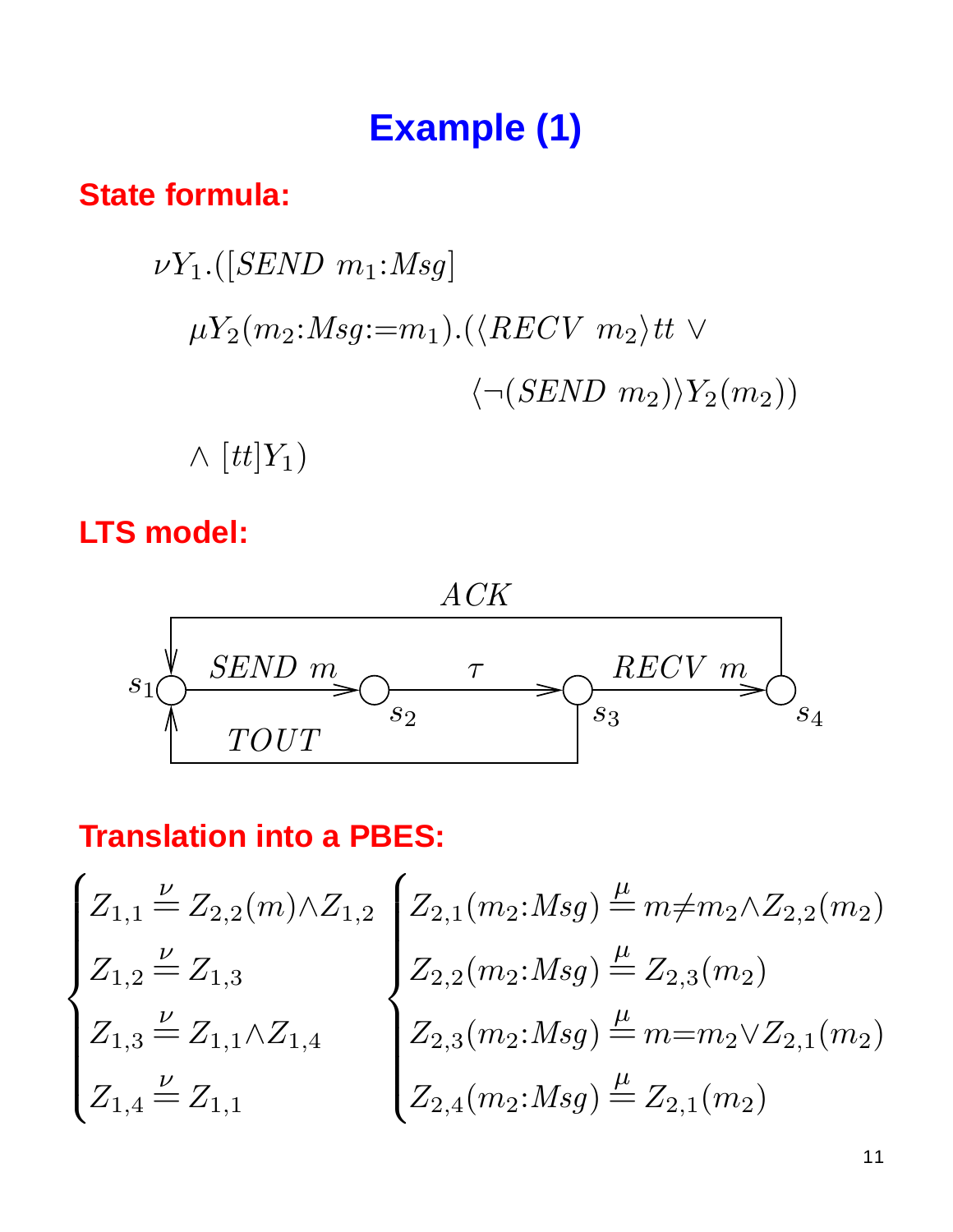# **Example (2)**

#### **Resolution of the PBES:**

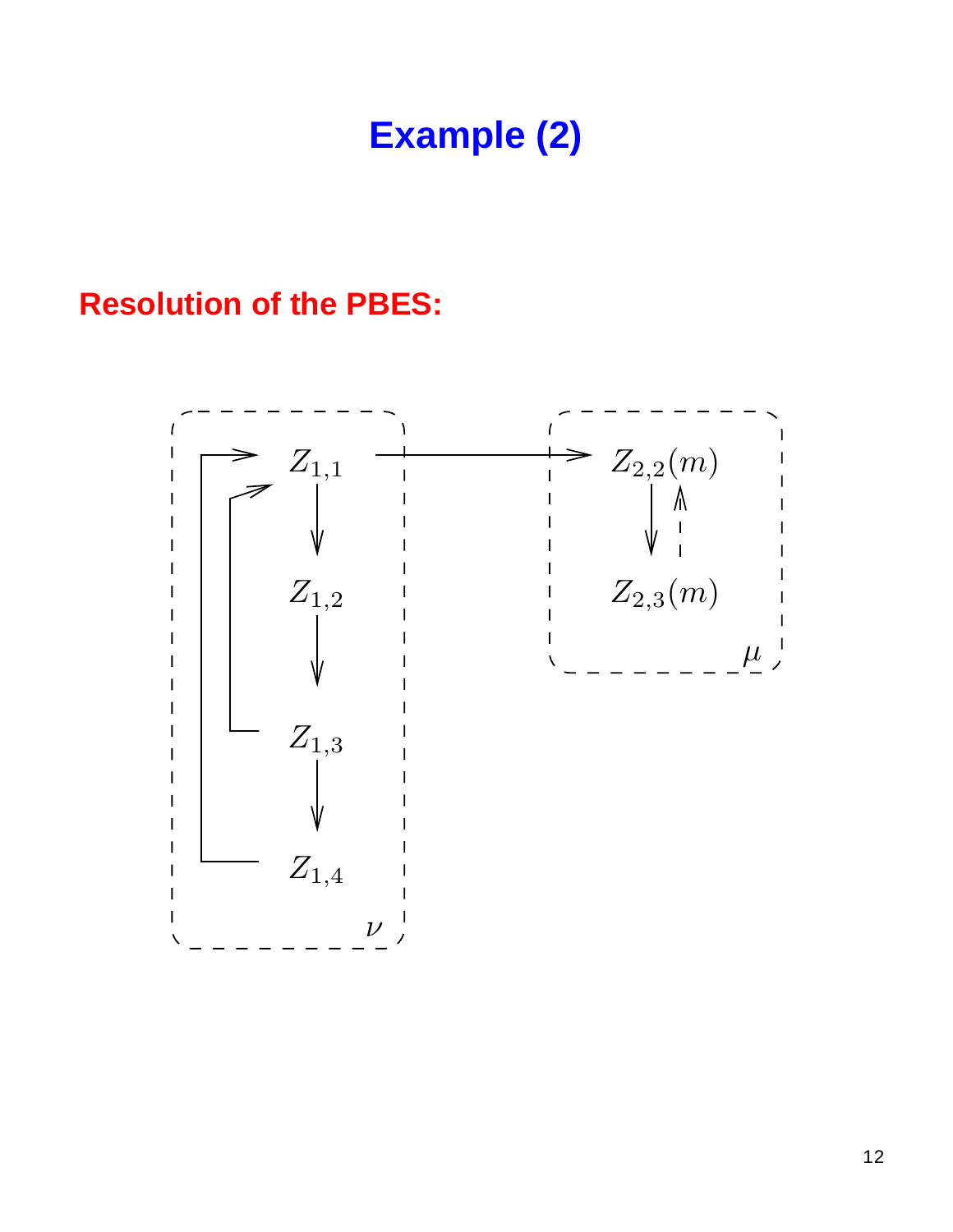# **Discussion**

#### **Complexity of the algorithm:**

I linear in the size of the dependency graph between boolean instances  $Z_{i,j}(\vec{v})$ 

#### **In general:**

**Extermination not guaranteed (possibly infinite** dependency graph)

#### **In practice:**

**fixed points without parameters:** 

$$
O(|\varphi|{\cdot}(|S|{+}|T|))
$$

■ fixed points with restricted parameters [Rathke-Hennessy-96]:

$$
O\Big(|\varphi|{\cdot}(|S|{+}|T|){\cdot}|A|^{\text{arity}(\varphi)}\Big)
$$